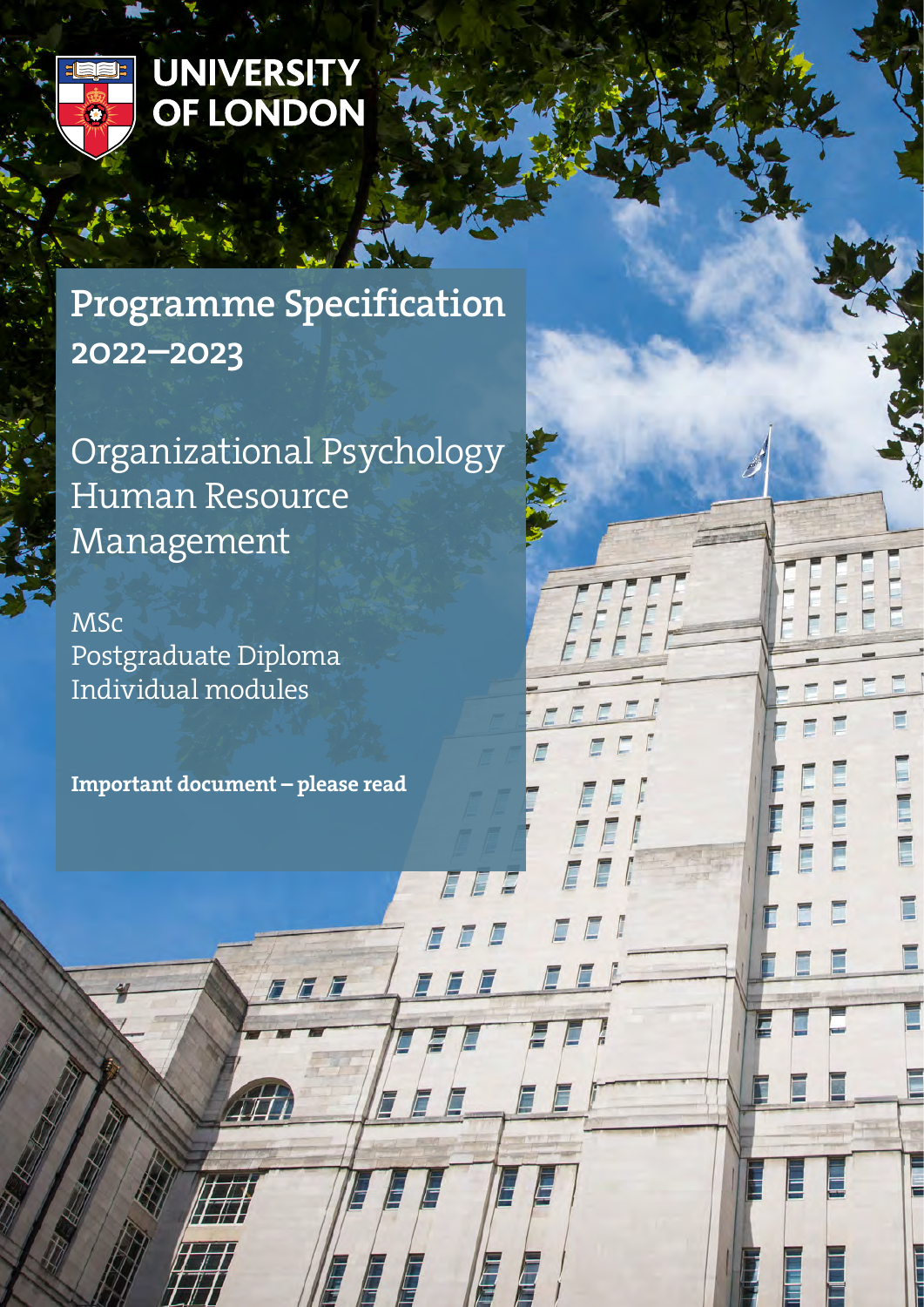# Table of Contents

| Significant changes made to the programme specification 2022-2023  3 |
|----------------------------------------------------------------------|
| Alternative Assessments during the Coronavirus (COVID-19) Outbreak 4 |
|                                                                      |
|                                                                      |
|                                                                      |
|                                                                      |
|                                                                      |
|                                                                      |
|                                                                      |
|                                                                      |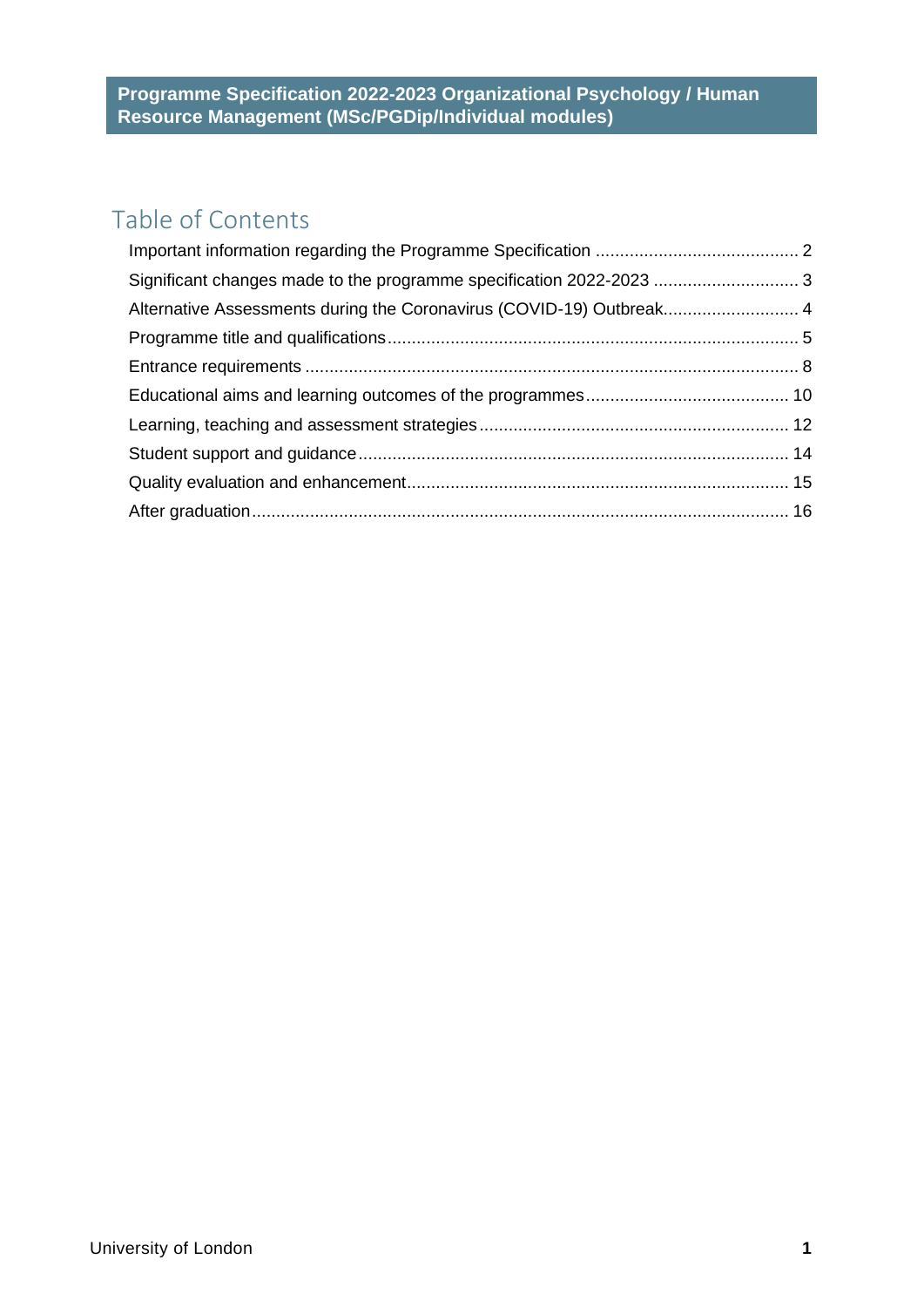# <span id="page-2-0"></span>**Important information regarding the Programme Specification**

#### **About this document**

#### Last revised 22 March 2022

The Programme Specification gives a broad outline of the structure and content of the programme, the entry level qualifications, as well as the learning outcomes students will achieve as they progress. Some of the information referred to in this programme specification is included in more detail on the University of London [website.](https://london.ac.uk/) Where this is the case, links to the relevant webpage are included.

Where links to external organisations are provided, the University of London is not responsible for their content and does not recommend nor necessarily agree with opinions expressed and services provided at those sites.

If you have a query about any of the programme information provided, whether here or on the website, registered students should use the *ask a question* button in the [student portal;](https://my.london.ac.uk/) otherwise the *Contact Us* button on each webpage should be used.

#### **Terminology**

The following language is specific to the programme:

**Module:** Individual units of the programme are called modules. Each module is a selfcontained, formally-structured learning experience with a coherent and explicit set of learning outcomes and assessment criteria.

#### **Key revisions made**

Programme specifications are revised annually. The relevant committee of Birkbeck, as part of its annual review of standards, confirms the programme structure and the educational aims and learning outcomes, and advises on any development in student support.

Where changes have been made which may impact on continuing students, these are listed below. For all new students, the programme and general information provided in this document is correct and accurate and will be applicable for the current year.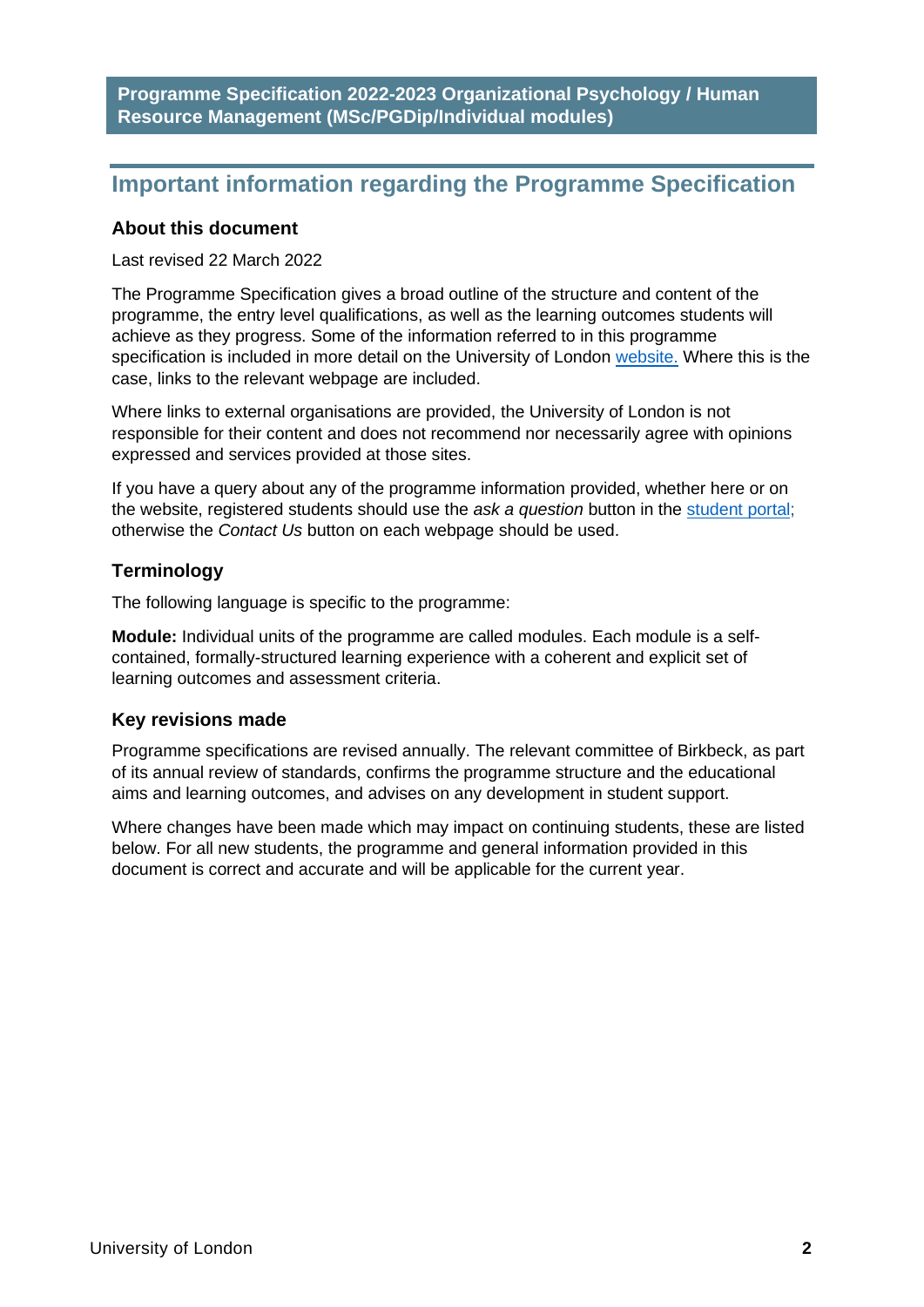# <span id="page-3-0"></span>**Significant changes made to the programme specification 2022-2023**

The following modules have changed their titles:

| From:                                               | To:                                  |
|-----------------------------------------------------|--------------------------------------|
| <b>Comparative Employment Relations</b><br>(OPM240) | Employment Law (OPM240)              |
| International Human Resource                        | Global Human Resource and Diversity  |
| Management (OPM040)                                 | (OPM040)                             |
| Understanding Organizations and Change              | Organization and Change Perspectives |
| (OPM190)                                            | (OPM190)                             |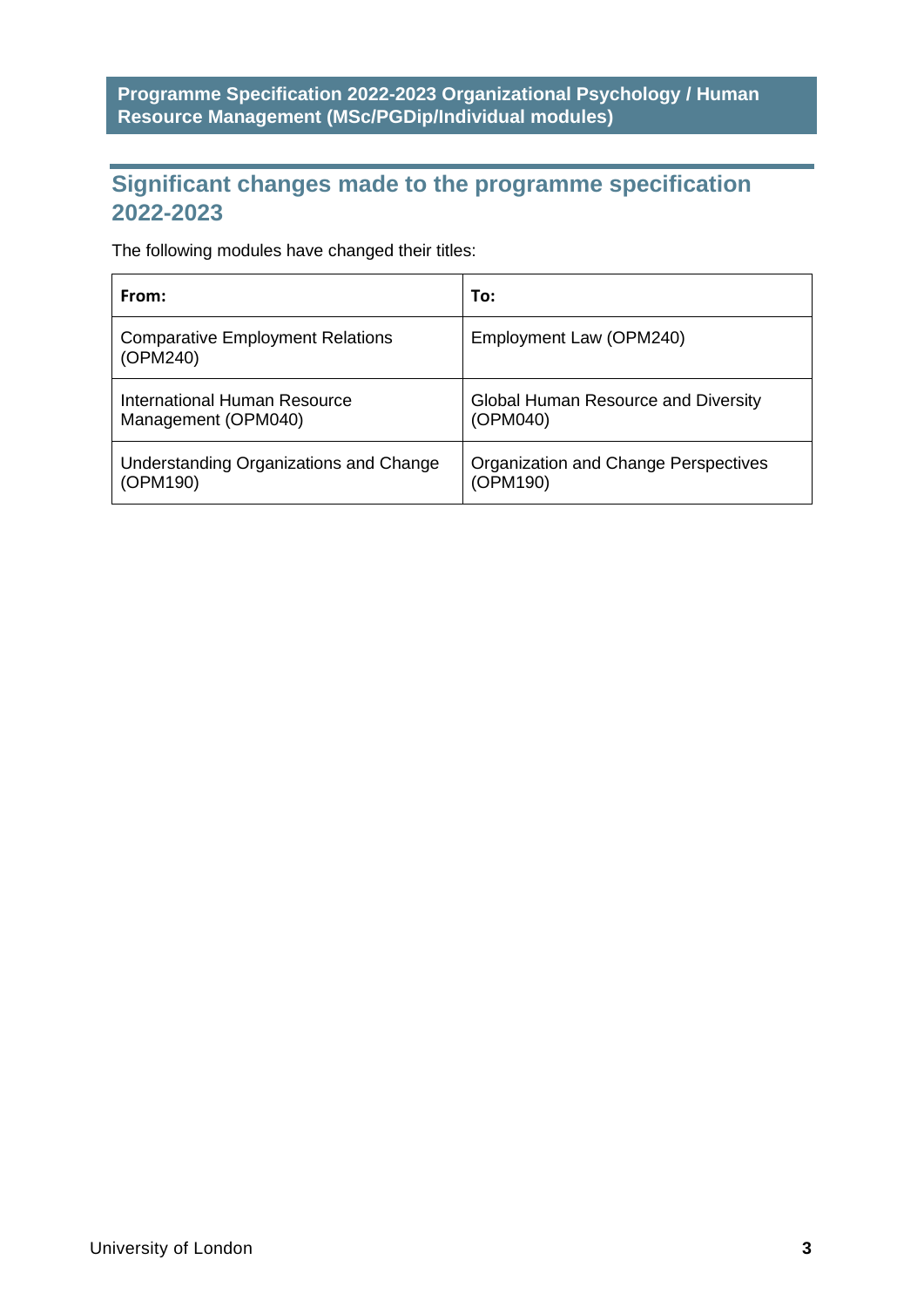# <span id="page-4-0"></span>**Alternative Assessments during the Coronavirus (COVID-19) Outbreak**

In line with our current General Regulations, the University may offer you alternative assessments where necessary. This includes holding online timed assessments in place of written examinations, which are usually held at examination centres. Please note that this statement replaces any published information relating to assessments or written examinations in any of our materials including the website. Previously published materials relating to examinations should therefore be read in conjunction with this statement.

The University of London continues to work towards supporting the academic progression of all its students. The University also continues to be mindful of the health and wellbeing of its students during this pandemic, whilst protecting the academic standards of its awards.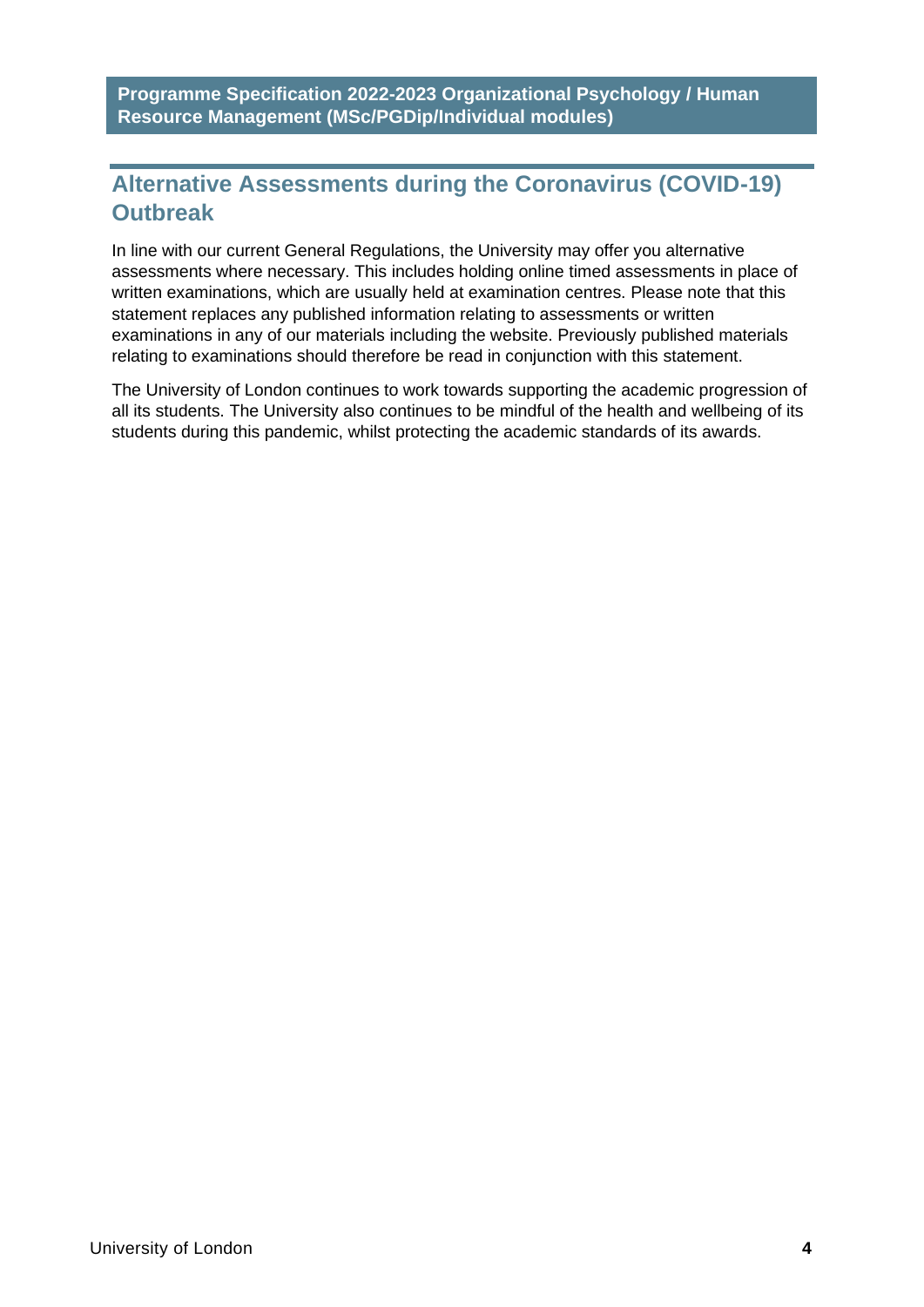# <span id="page-5-0"></span>**Programme title and qualifications**

Postgraduate Degrees of the University of London may be classified. The award certificate will indicate the level of the academic performance achieved by classifying the award. The classification of the degree will be based on the ratified marks from the completed assessments.

The classification system for the MSc, Postgraduate Diploma and Postgraduate Certificate in Organizational Psychology / Human Resource Management is as follows:

Distinction; Merit; Pass.

Specific rules for the classification of awards are given in the **Programme Regulations**, under Scheme of Award

#### **Programme titles**

- Organizational Psychology
- Human Resource Management

#### **Qualifications**

- Master of Science in Organizational Psychology
- Master of Science in Human Resource Management
- Postgraduate Diploma in Organizational Psychology
- Postgraduate Diploma in Human Resource Management

#### **Intermediate qualifications**

Students may not normally receive an intermediate qualification and continue to a higher qualification, even if they are registered on the intermediate qualifications.

#### **Exit qualifications**

- Postgraduate Diploma in Organizational Psychology
- Postgraduate Diploma in Human Resource Management
- Postgraduate Certificate in Organizational Psychology
- Postgraduate Certificate in Human Resource Management

An exit qualification is an intermediate qualification, for which the student may not have registered at the outset but which may be awarded on completion of specific modules (or credit accumulated) in a longer programme of study, if the student leaves the programme.

Exit qualifications are awarded at the discretion of the Board of Examiners. A student who has accepted an exit qualification is not permitted to register again on the same programme with the University of London.

The specific rules are given in the [Programme Regulations](https://london.ac.uk/current-students/programme-documents/regulations) under Scheme of Award.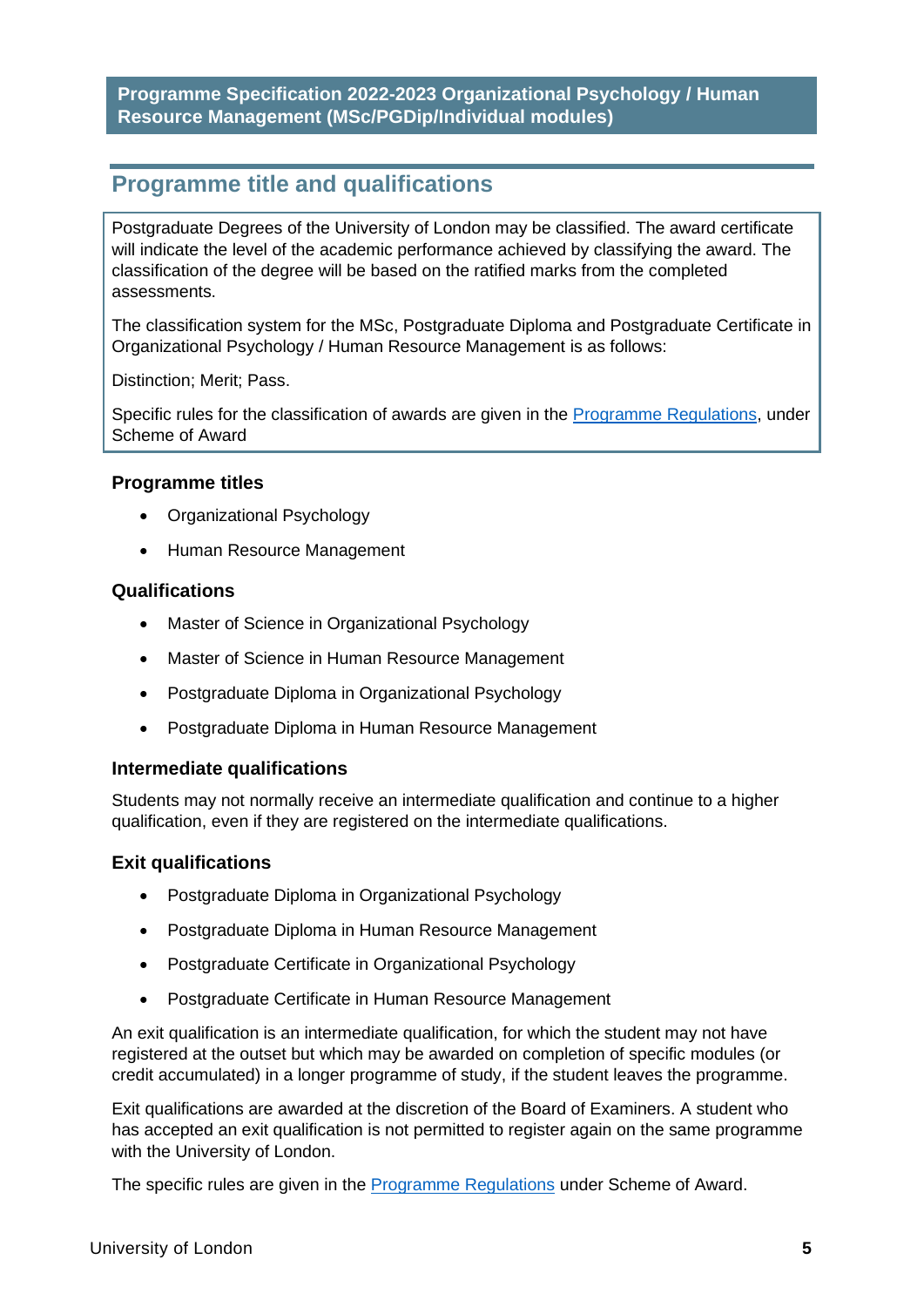#### **Individual modules on a stand-alone basis**

There is also provision for individual modules to be studied on a stand-alone basis. Students may take up to four individual modules (60 credits) on a stand-alone basis, with the exception of the Research Proposal and Dissertation modules, without being registered for the MSc or PGDip in Organizational Psychology / Human Resource Management.

#### **Qualification titles may be abbreviated as follows:**

Master of Science – MSc

Postgraduate Diploma – PGDip

Postgraduate Certificate – PGCert

#### **Level of the programmes**

The Framework for Higher Education Qualifications of UK Degree-awarding Bodies (FHEQ) forms part of the UK Quality Code for Higher Education of the Quality Assurance Agency for [Higher Education](http://www.qaa.ac.uk/en) (QAA).

The qualifications are placed at the following Levels of the FHEQ:

| MSc                               | Level 7 |
|-----------------------------------|---------|
| <b>PGDip</b>                      | Level 7 |
| PGCert (exit qualification only)  | Level 7 |
| Individual modules are offered at | Level 7 |

#### **Relevant QAA subject benchmarks group**

Not applicable

#### **Awarding body**

University of London

#### **Registering body**

University of London

[www.london.ac.uk](http://www.london.ac.uk/) 

#### **Academic direction**

Birkbeck, University of London

#### **Accreditation by professional or statutory body**

The MSc Organizational Psychology has been accredited as part of the British [Psychological](https://www.bps.org.uk/)  [Society](https://www.bps.org.uk/) (BPS) Stage 1 set of requirements to train to become a registered practitioner psychologist with the [Health Care and Professions Council](https://www.hcpc-uk.org/) and become eligible for Chartered Status with the Society.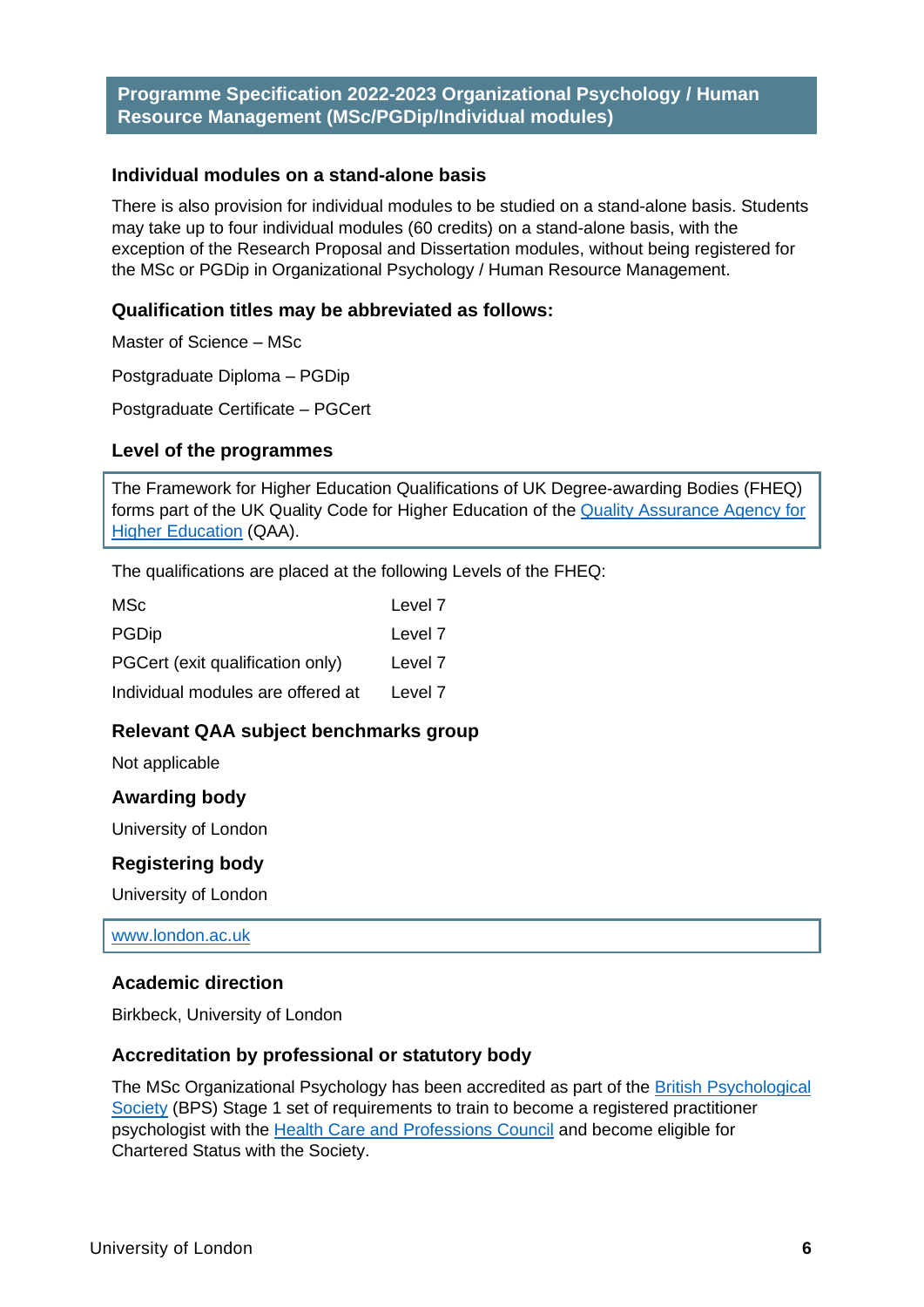Alongside this MSc, the BPS requires students to become Graduate Members of the Society. To join as a Graduate Member, BPS requires a 2:2 in an undergraduate Psychology degree accredited by the Society or a BPS accredited conversion course. Both the Graduate Basis for Chartered Membership and the completed MSc allow for successful completion of Stage 1. Students can then proceed to Stage 2 of accreditation which leads, on successful completion, to Chartered status. Stage 2 study is undertaken directly with the BPS.

#### **Language of study and assessment**

English

#### **Mode of study**

Flexible and online study

#### **Programme structures**

The **MSc** Organizational Psychology consists of:

• Eight 15-credit compulsory modules plus a compulsory 15-credit Research Proposal module and a compulsory 45-credit Dissertation module.

The **PGDip** Organizational Psychology consists of:

• Eight 15-credit compulsory modules

The **MSc** Human Resource Management consists of:

• Eight 15-credit compulsory modules plus a compulsory 15-credit Research Proposal module and a compulsory 45-credit Dissertation module.

The **PGDip** Human Resource Management consists of:

• Eight 15-credit compulsory modules

Full details of the Scheme of Award are included in the [Programme Regulations.](https://london.ac.uk/current-students/programme-documents/regulations)

#### **Maximum and minimum periods of registration**

The maximum and minimum period of registration, from a student's effective date of registration, are:

| Qualification               | <b>Minimum</b> | <b>Maximum</b> |
|-----------------------------|----------------|----------------|
| <b>MSc degree</b>           | One year       | Five years     |
| <b>Postgraduate Diploma</b> | One year       | Five years     |
| <b>Individual modules</b>   | One year       | Two years      |

Study materials are made available after registration and on payment of the applicable fee, approximately one month before the start of the term in which the module is taught.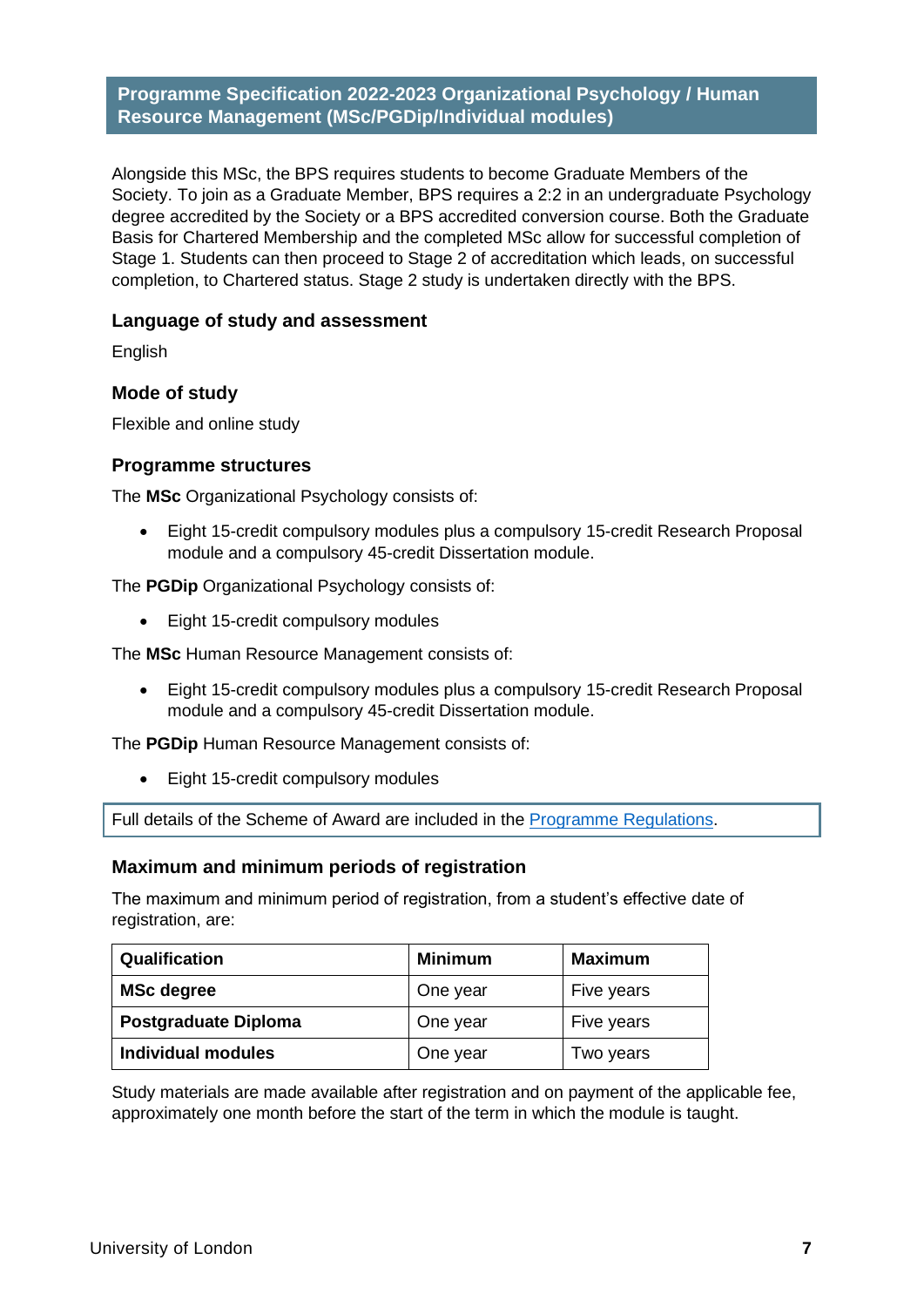#### **Credit value of modules**

Further information about the credit systems used by universities in the UK and Europe is provided by the [Quality Assurance Agency](http://www.qaa.ac.uk/en) and the [European Credit Transfer and](http://ec.europa.eu/education/resources/european-credit-transfer-accumulation-system_en.htm)  [Accumulation System.](http://ec.europa.eu/education/resources/european-credit-transfer-accumulation-system_en.htm)

Where credits are assigned to modules of a programme, credit indicates the amount of learning carried out in terms of the notional number of study hours needed, and the specified Frameworks for Higher Education Qualifications of UK Degree-awarding Bodies (FHEQ) level indicates the depth, complexity and intellectual demand of learning involved. The details below indicate the UK credits and the European Credit Transfer and Accumulation System (ECTS) values.

Credits are assigned to the modules of the programmes as follows:

- All compulsory modules 15 UK credits or 7.5 ECTS credits at FHEQ Level 7
- Research Proposal module 15 UK credits or 7.5 ECTS credits at FHEQ Level 7
- Dissertation module 45 UK credits or 22.5 ECTS credits at FHEQ Level 7

A student awarded the MSc degree will have accumulated 180 UK credits or 90 ECTS credits.

A student awarded the PGDip will have accumulated 120 UK credits or 60 ECTS credits.

A student awarded the PGCert (exit qualification only) will have accumulated 60 UK credits or 30 ECTS credits.

#### **Recognition of prior learning**

Recognition of prior learning is a generic term for the process by which we recognise and, where appropriate, award credit for learning that has taken place elsewhere, before entry onto a programme of study. Where the prior learning covered a similar syllabus to a module/course on the University of London programme, credit will be awarded as if you took the University of London module/course.

See the [General Regulations](https://london.ac.uk/current-students/programme-documents/regulations) (Section 3) and [Programme Regulations](https://london.ac.uk/current-students/programme-documents/regulations) for more rules relating to prior learning.

Students who satisfy the entrance requirements for an award and are appropriately qualified may apply for recognition of prior learning mapped against a maximum of one module. An application will be considered on the basis of successfully completed studies at an appropriate level. Prior learning will not be recognised for the Research Project modules (Research Proposal or Dissertation).

## <span id="page-8-0"></span>**Entrance requirements**

#### **Postgraduate entrance requirements**

Applicants must submit an application in line with the procedures and deadlines set out on the [website.](https://london.ac.uk/applications/how-apply)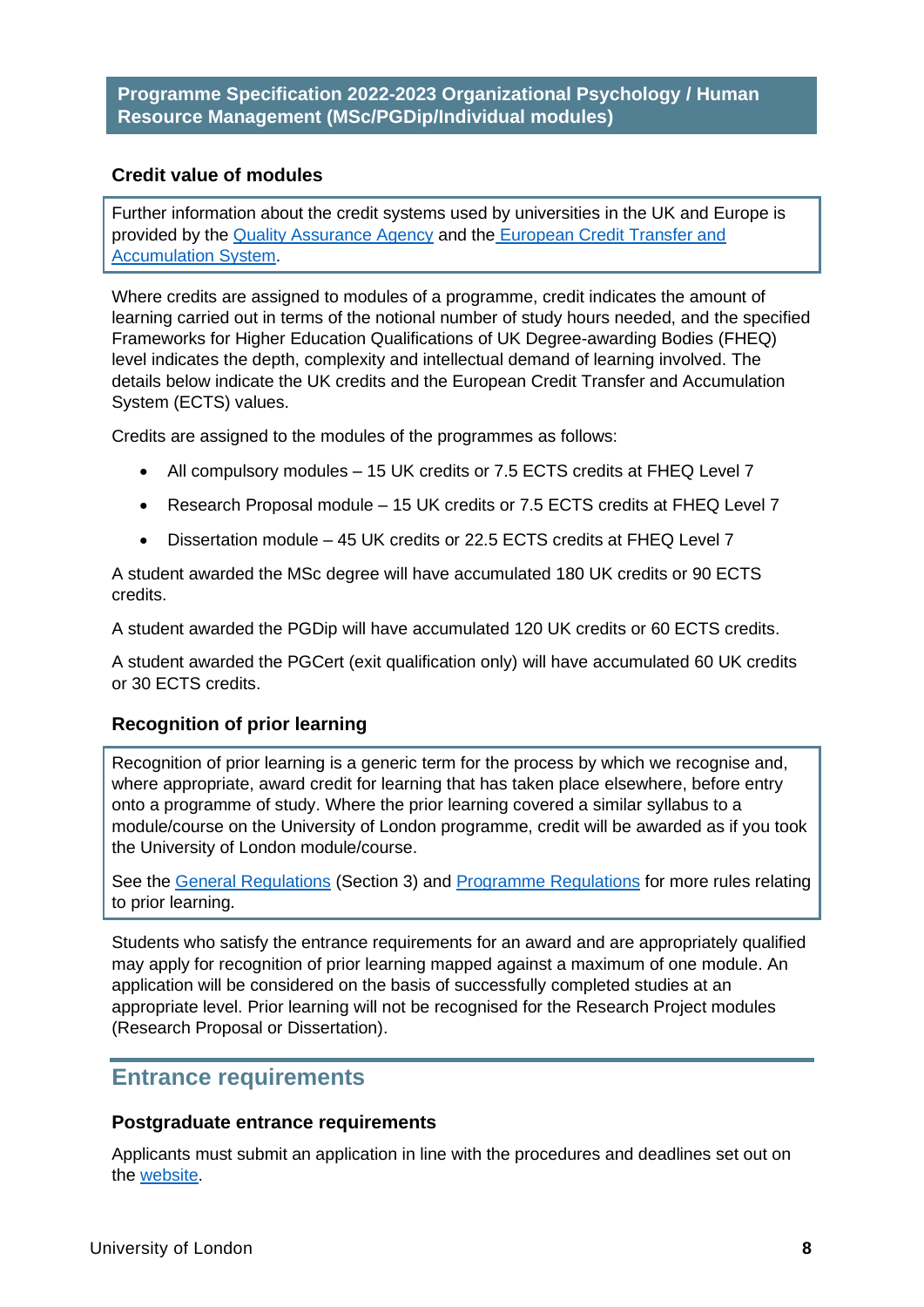Entrance requirements for a postgraduate qualification, or Individual modules, vary. Full details are provided on the programme page under Entry Requirements:

[Human Resource Management](https://london.ac.uk/courses/human-resource-management#entry-requirements-942)

[Organizational Psychology](https://london.ac.uk/courses/organizational-psychology#entry-requirements-942)

#### **English language requirements**

Applicants must satisfy the English language requirements for the programme. These are set out in detail on the programme page under Entry Requirements:

[Human Resource Management](https://london.ac.uk/courses/human-resource-management#entry-requirements-942)

#### [Organizational Psychology](https://london.ac.uk/courses/organizational-psychology#entry-requirements-942)

Where an applicant does not meet the prescribed English language proficiency requirements but believes that they can demonstrate the requisite proficiency for admission, the University may, at its discretion, consider the application.

#### **Internet access and computer specification**

Students will require regular access to a computer with an internet connection to use the University of London's online resources and systems.

Students must be able to download and install software to their Windows or MacOS device to include secure examination browsers for online assessment purposes (if offered on your programme of study)

The computer must have at least the following minimum specification:

- Windows: 7, 8, and 10 on 64-bit platforms (Windows 10 recommended)
- macOS: OS X 10.14 and higher
- CPUs newer than 2011 (Intel Sandy Bridge or newer)
- OpenGL 2.0 graphics driver
- Local storage for the recording of proctored examinations (75MB per hour)
- Web camera & microphone (internal or external)
- A broadband internet connection (minimum of 0.15Mbps upload speed)

And the following applications installed:

- a word processor that accepts Microsoft Word formats (.doc and .docx):
- a PDF reader (for example Adobe);
- software for playing mp3 and mp4 files.

#### **Students with access requirements**

The University of London welcomes applications from disabled students and/or those who have access requirements. The University will make every effort to provide reasonable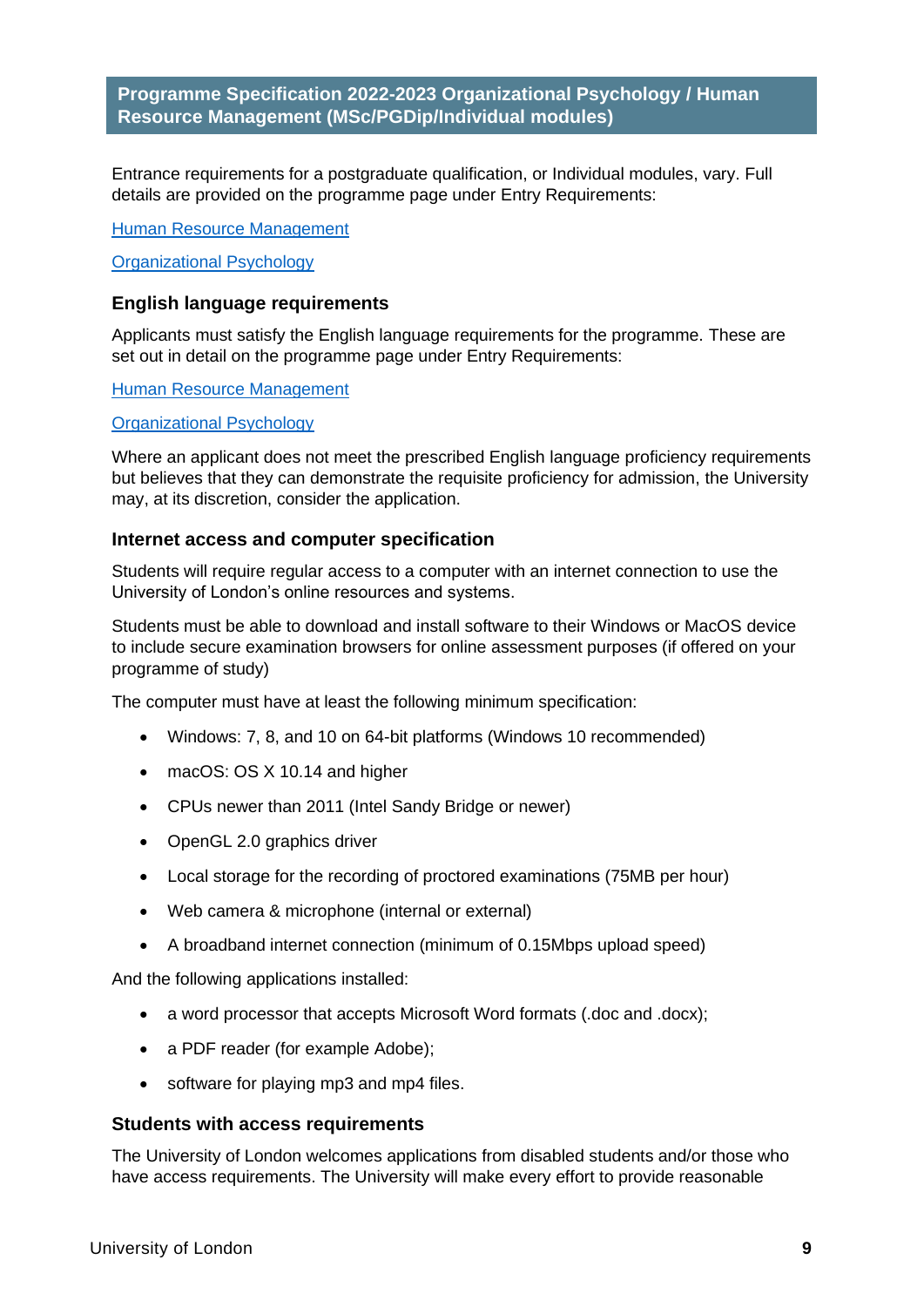adjustments to enable those with a disability, learning difficulty or access requirements to have the same opportunity as all other students to successfully complete their studies.

The University is committed to managing the application procedure and the programme itself to ensure that services are accessible for all students and that an inclusive environment is created. Students with a disability, or others who may need access arrangements to assist in taking examinations, should complete the relevant section of the application form, or contact the [Inclusive Practice Manager.](mailto:special.arrangements@london.ac.uk) A separate room or other arrangements may be considered.

Requests are considered by a University panel, whose purpose is to ensure that students with disabilities and/or specific access requirements are neither advantaged nor disadvantaged by such arrangements when compared with other students. These considerations remain separate from the academic selection processes.

For further information, see [Inclusive Practice Policy](https://london.ac.uk/applications/how-it-works/inclusive-practice-special-arrangements)

#### **Sources of funding and scholarships**

Information about potential sources of funding and scholarships is updated annually and where available is included in the prospectus web pages.

For further information see the [website](https://london.ac.uk/applications/funding-your-study)

## <span id="page-10-0"></span>**Educational aims and learning outcomes of the programmes**

#### **Learning outcomes of the programmes**

These programmes are designed to familiarise students with the best and most up-to-date theory and research available on organizations, particularly the psychological and social processes which operate within them.

The programmes are aimed at anyone who is interested in finding out how organizations function and particularly the human processes that take place within them.

The main educational aims of these programmes are to offer a challenging, flexible scheme of study invigorated by research, which advances students' ability to develop academic and practical insights into the management of organisations. It is intended that students will be encouraged to develop a range of transferable and subject-specific expertise using their initiative and thinking out problems themselves.

The programmes aim to:

- develop a sound basis in which to explore, interpret, evaluate and critique any issues within organizational psychology or human resource management;
- encourage independent critical and evaluative skills that can be used to apply independent judgment;
- teach students how to apply the conceptual and practical tools needed to design and initiate research into organisational management;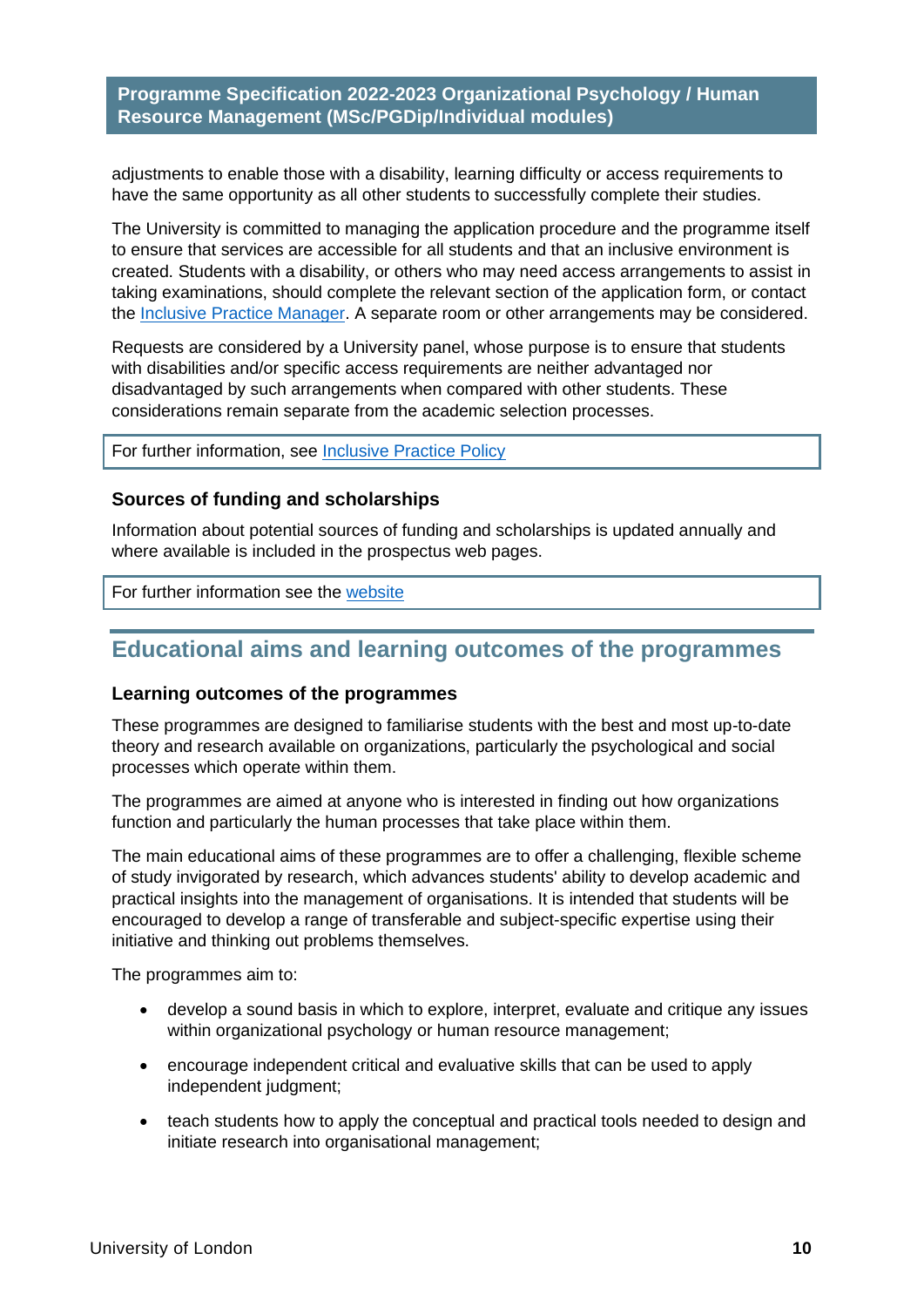- allow students to develop a theoretical framework with which to make sense of organizations;
- facilitate self-development into professionally organized and interactive individuals by practising skills of selection, assimilation and communication.

#### **Subject specific – knowledge and understanding:**

All students will be able to:

- demonstrate a sound foundation of knowledge about organizational psychology and human resource management in the areas studied (which may include motivation, performance, organizational change, careers, personnel selection, training, employment relations, practices in human resource management, and well-being at work);
- Design and critically evaluate qualitative and quantitative research, and carry out basic forms of descriptive and inferential statistical analysis on quantitative data;
- make use of information technology to obtain information for research into organizational behaviour or human resource management;

Additionally, MSc students will have gained skills to carry out a Research Project in the field.

#### **Intellectual and transferable skills:**

All students will be able to:

- demonstrate the skills needed to interpret, evaluate, synthesise, and critically analyse information from a range of sources;
- define concepts properly, evaluate the evidence for propositions, identify faulty logic or reasoning and make appropriate generalisations;
- consider the views of others openly, and to be sensitive to the culture, business and management practices of others;
- demonstrate the skills needed to collaborate with others in the learning process and to undertake intellectual debate;
- use problem solving skills in a range of situations;
- use fluent and effective communication and discussion skills on line and in a formal written context;
- have a capacity to handle ideas and scrutinise information in critical, evaluative and analytical ways;
- manage their own learning, including working effectively to deadlines, plan, organise and prioritise tasks.

Additionally, MSc students will be able to conduct an empirical study through the collection of first-hand data and be equipped to construct a scientific report.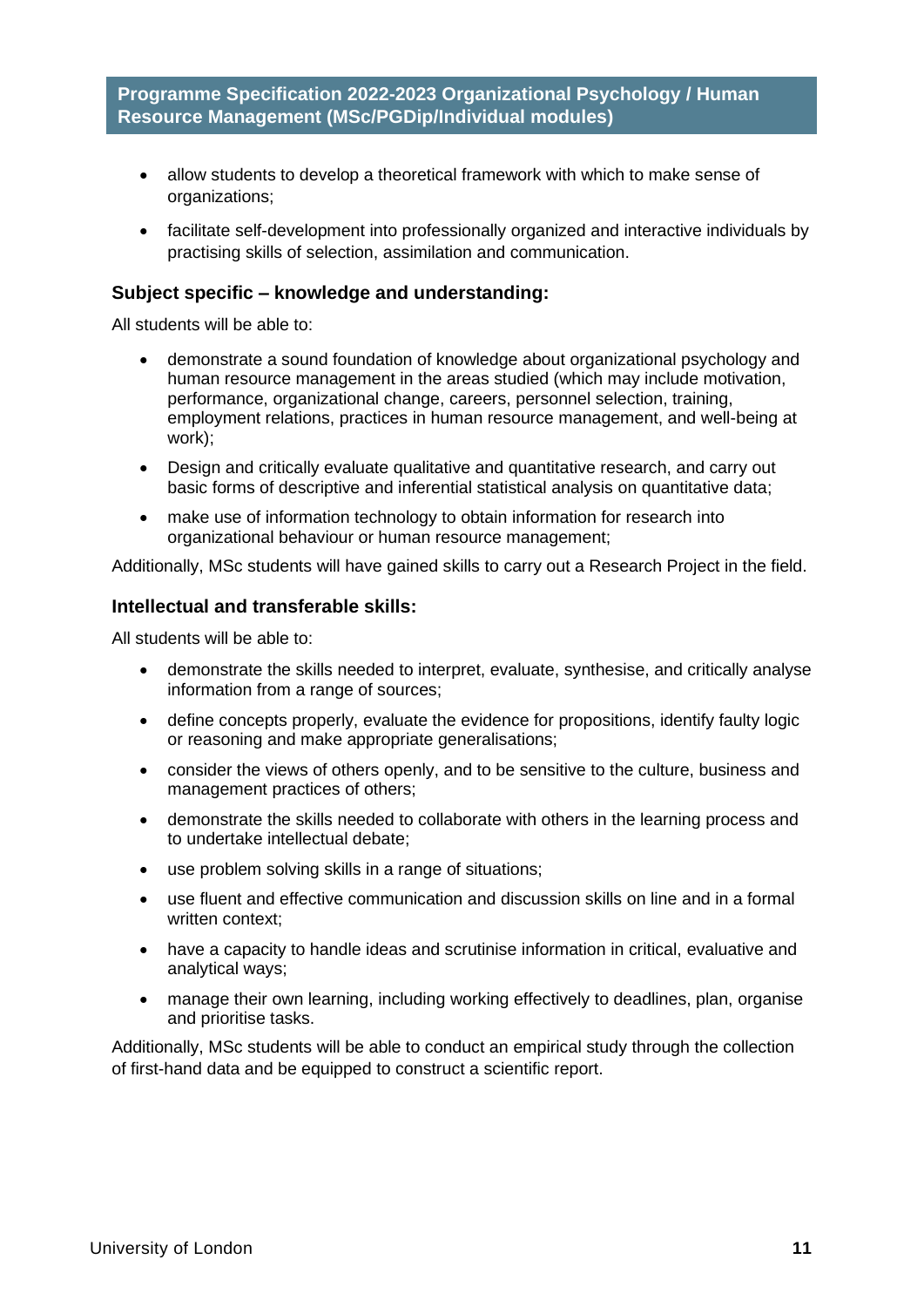# <span id="page-12-0"></span>**Learning, teaching and assessment strategies**

Modules are offered across three terms of eleven weeks from October to December (Term 1), January to March (Term 2) and April to July (Term 3). This 11 week period includes 9 weeks of guided study followed by a personal study week. The examination period for each module is in the final week of each term.

The programmes use tutor supported computer conferencing as the main mode of communication between staff and students. Students will discuss topics in tutor groups of normally around 30 students depending on the number of students taking the module. Each discussion topic has an allocated period within which students may contribute to the conference discussion; in terms 1 and 2 there is a two-week period and in term 3 a oneweek period. All contributions are stored and form a permanent record of the discussion. Students engage in dialogue, and develop and negotiate conclusions with others, which are key components in the acquisition of knowledge, understanding and transferable skills. The computer conferencing makes it possible to teach students interactively wherever they are located in the world, and minimises the isolation often experienced on conventional distance learning programmes.

Students are provided with all the materials they will need online. For each module, they will receive either nine recorded lectures (audio/visual, or audio only), or nine dedicated audio recordings. The lectures will be recorded 'live' at Birkbeck in London, and each one will be about 75-90 minutes long. The length of the dedicated audio recordings will vary according to the topic. All recordings will be accompanied by, and will refer to, a set of PowerPoint slides which are also provided. As a consequence, students all over the world will be able to access at home the same lectures as those given to students attending Birkbeck in London.

Students will also have access to tutor-led online seminars. Because these seminars are not run in 'real-time', students can contribute to discussions, and read the contributions made by the tutor and other students.

When students begin their programme of study, they have the option to take part in an Introductory Seminar for new students. This is held online via Skype calls. In addition, they may take part in an Examination Revision Seminar which is run every year online in addition to a Group Forum.

Students have online access to a very extensive library allowing them to search for, and download, a huge number of academic articles published in the world's leading journals, allowing access to a world class library in their own home.

Advice and practical information such as study techniques, planning, preparation for assessment is available in the student handbook. Within this teaching framework, students manage their own learning.

#### **Assessment methods**

In line with our current General Regulations, the University may offer students alternative assessments where necessary. This includes holding online timed assessments in place of written examinations, which are usually held at examination centres.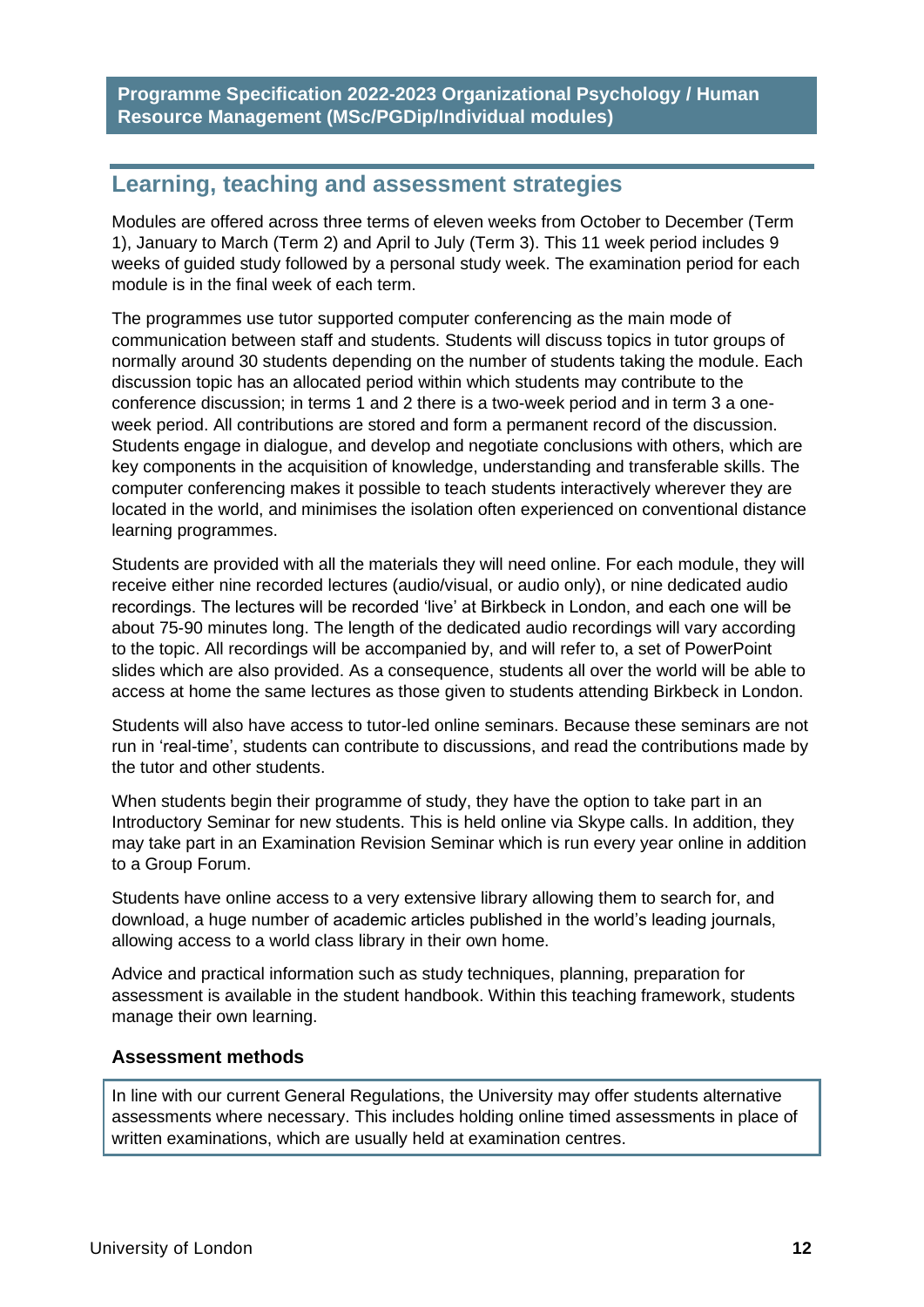Each module is summatively assessed by a final assessment (worth 90% of the overall mark), with the exception of the Research Project modules (*Research Proposal* and *Dissertation*). The final assessment is typically a two-hour unseen written examination or 3,000-word written report/essay, as follows:

| <b>Module</b>                                                                                               | <b>Final assessment</b>                                |
|-------------------------------------------------------------------------------------------------------------|--------------------------------------------------------|
| <b>Employment Law (formerly Comparative</b><br>Employment Relations) (OPM240)                               | two-hour unseen written examination                    |
| Employee Relations and Motivation (OPM090)                                                                  | two-hour unseen written examination                    |
| Human Resource Strategies (OPM220)                                                                          | two-hour unseen written examination                    |
| Leadership and Performance Management<br>(OPM200)                                                           | two-hour unseen written examination                    |
| Leading and Developing People (OPM230)                                                                      | two-hour unseen written examination                    |
| Work and Well-being (OPM140)                                                                                | two-hour unseen written examination                    |
| Research Methods (OPM400)                                                                                   | multiple choice two-hour unseen written<br>examination |
| Global Human Resource and Diversity (formerly<br><b>International Human Resource</b><br>Management)(OPM040) | 3000-word written essay                                |
| Learning and Development (OPM250)                                                                           | 3000-word written essay                                |
| Life Career Development (OPM120)                                                                            | 3000-word written essay                                |
| Selection and Assessment (OPM100)                                                                           | 3000-word written essay                                |
| Organization and Change Perspectives<br>(formerly Understanding Organizations and<br>Change) (OPM190)       | 3000-word written essay                                |
| Professional Development and Learning<br>(OPM210)                                                           | 3,000-word learning and development report             |

The questions in these assessments are structured to allow students to demonstrate that they have acquired appropriate knowledge and understanding. The way that students manage data, solve problems, evaluate ideas and the organizational skills they use to structure answer allow the standard of intellectual and transferable skills to be assessed.

Written examinations take place on three occasions each year, normally in December, March and July. Full details of the dates of all examinations are available on the [website.](https://london.ac.uk/current-students/examinations/exam-timetables)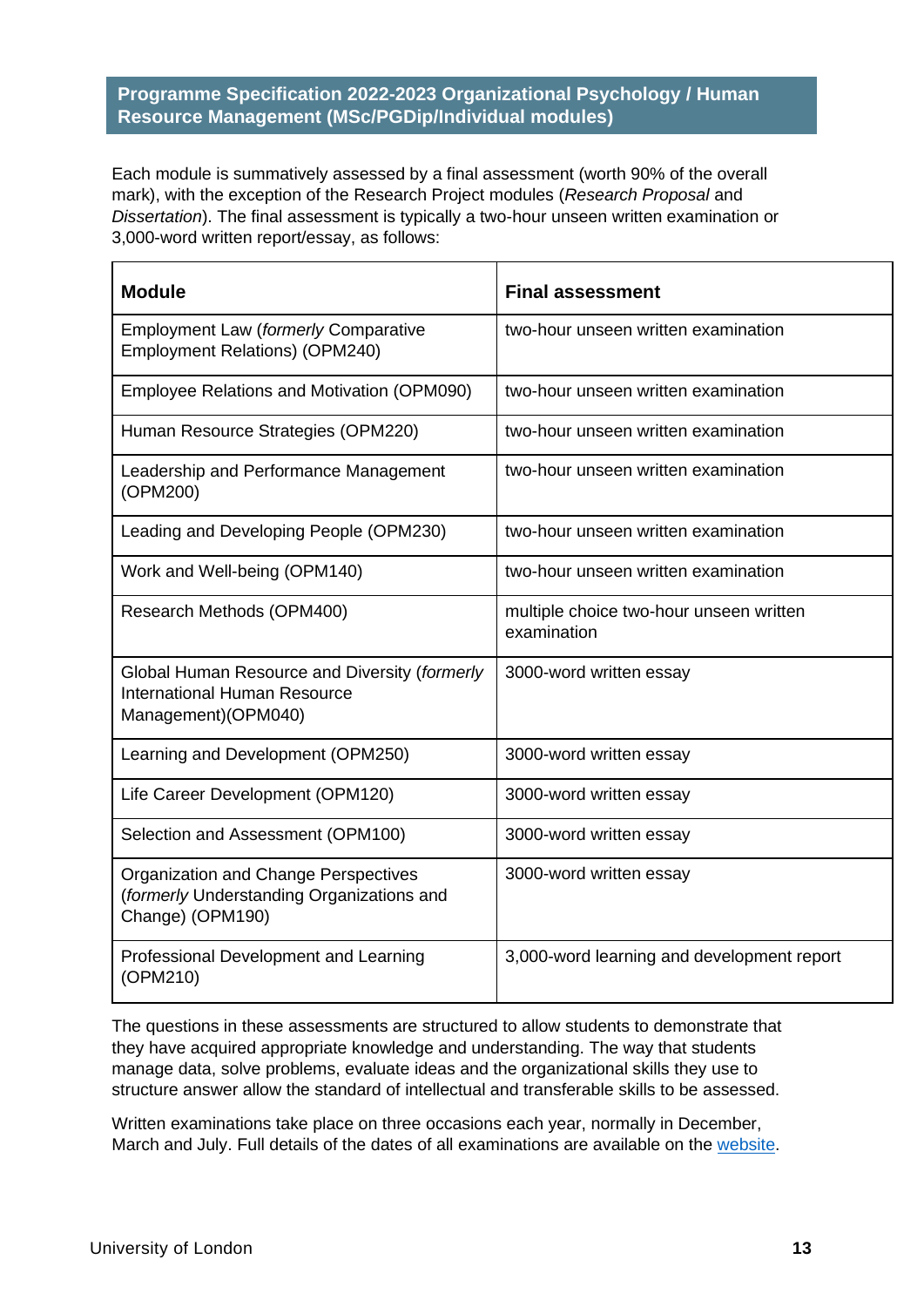For each module (except for the Research Project modules), students are required to make a minimum of two satisfactory contributions to the tutor supported computer conferencing per discussion topic (and to attempt the assessment in the year of registration for the module concerned), unless permission has been given to defer one or more of these elements. Satisfaction of the minimum tutor supported computer conferencing requirements for a module is worth 10% of the overall module mark. Students who fail to satisfy the requirements will receive 0% out of 10% towards the overall module mark.

The Research Project is comprised of two modules: Research Proposal (15-credits) and Dissertation (45-credits). All MSc students undertake these two modules and are assessed on their ability to carry out an empirical study on some aspect of Organizational Psychology or Human Resource Management, and to write a well-structured and reasoned scientific report.

The Research Proposal module is assessed by a 3,000 word research proposal.

The Dissertation module is assessed by an 8,000-10,000 word dissertation (excluding bibliography, notes and appendices).

For the Research Proposal module, a structured abstract (maximum 500 words) is submitted in October before submission of the Research Proposal in December. In order to register to submit the Dissertation module in Term 3, students will need to pass the Research Proposal module first. If unsuccessful, there is an opportunity to resubmit the Research Proposal in Term 2. Submission of the final dissertation is in September.

Assessment criteria for the programme will indicate the level at which these skills have been achieved.

#### **Individual modules taken on a stand-alone basis**

If taken on a stand-alone basis, a student may choose whether or not to be formally assessed in a credit-bearing individual module for which they are registered. Students who choose to be formally assessed will be examined in the same way as for the MSc.

# <span id="page-14-0"></span>**Student support and guidance**

The following summarises the support and guidance available to students:

- [Student Portal:](https://my.london.ac.uk/) for accessing student induction, study skills support, careers and employability resources, student wellbeing advice.
- The Virtual Learning Environment (VLE): This gives access to materials (including lessons, activities and assignments) for each module studied.
- The VLE also includes a range of additional study resources such as:
	- $\circ$  Online student café and discussion areas which allow students to communicate with each other.
	- o Past examination papers and examiners' commentaries; these provide generic feedback from assessment and guidance on writing examinations.
	- o Employability skills module; guidance on how to manage your career in the future.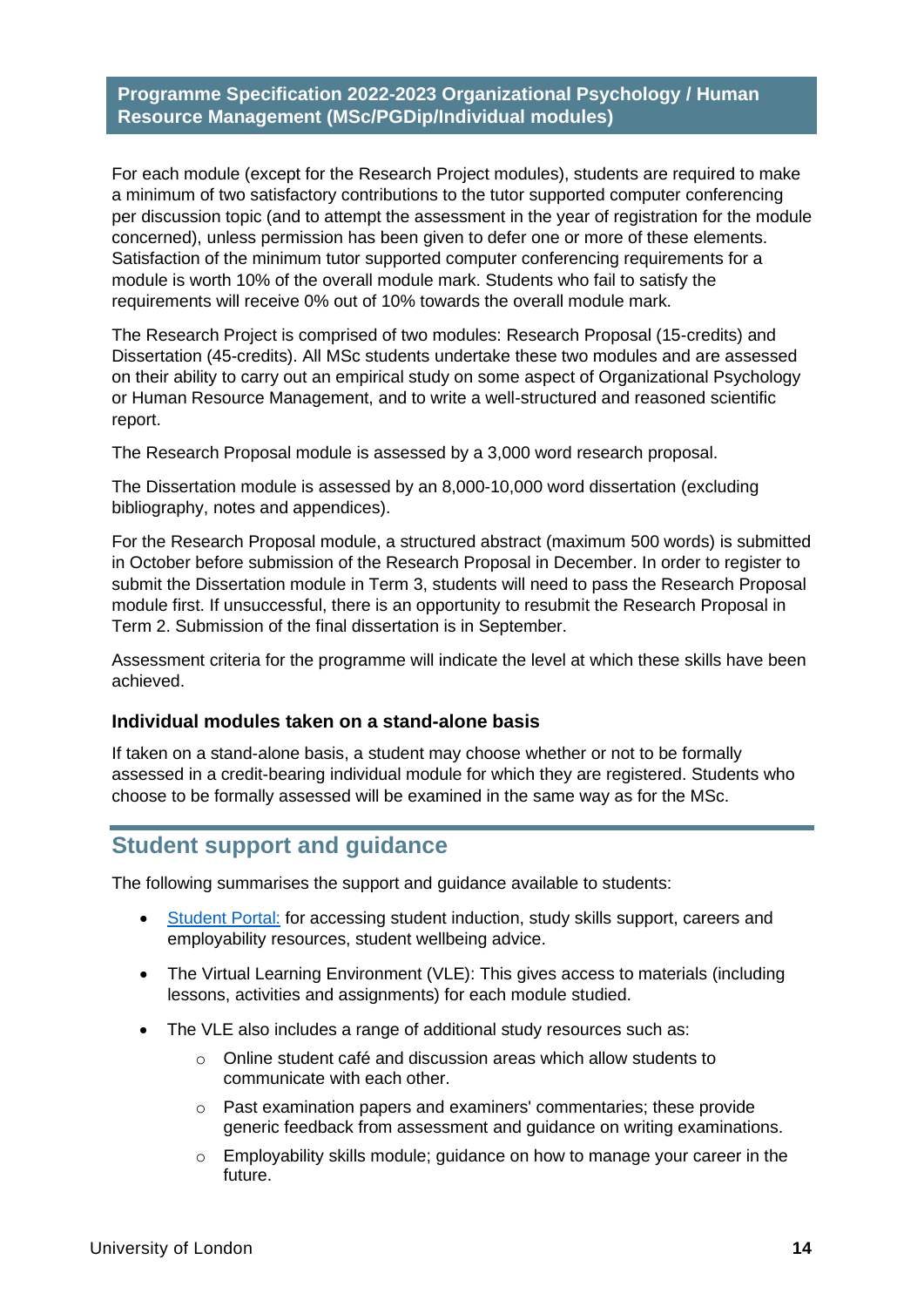- Student Guide: This provides information which is common to all students and gives information about matters of importance from the start of a student's relationship with the University of London through to their graduation.
- Programme Handbook: This tells students how to access available resources and assessment and examinations procedures.
- Module subject guides for each module studied; these introduce and develop the topics.
- The Online Library: This provides a range of full-text, multidisciplinary databases where journal articles, book reviews and reports can be found.
- University of London library: Registered students may use the resources located within the Senate House library.
- A University of London email account and web area for personal information management.

# <span id="page-15-0"></span>**Quality evaluation and enhancement**

The University of London delivers the majority of its flexible and distance learning programmes through a collaboration between the University of London Worldwide and member institutions of the University of London. However, some of the flexible and distance learning programmes draw solely on academic input from the University of London, and are delivered without academic lead by a member institution. The policies, partnerships (where applicable) and quality assurance mechanisms applicable for the programmes are defined in the following key documents: The Quality Framework, the Quality Assurance Schedules, Guidelines for Examinations, General Regulations and, for each programme, programme specific regulations.

#### **Awards standards**

All University of London awards have to align with the Frameworks for Higher Education Qualifications of UK Degree-Awarding Bodies to assure appropriate standards for each qualification. In addition, every programme that is developed by a member institution of the University of London (or a consortium with representation by more than one member institution) will be developed to the same standard as would be applied within the institution concerned. Proportionate and robust approval procedures, including external scrutiny and student engagement are in place for all programmes. Learning materials are written and all assessments are set and marked by academic staff who are required to apply the University's academic standards.

#### **Review and evaluation mechanisms**

Some of the key mechanisms in place to assure the standards of all University of London awards and the quality of the student experience, include:

• Annual programme reports: produced for all programmes in order to review and enhance the provision and to plan ahead;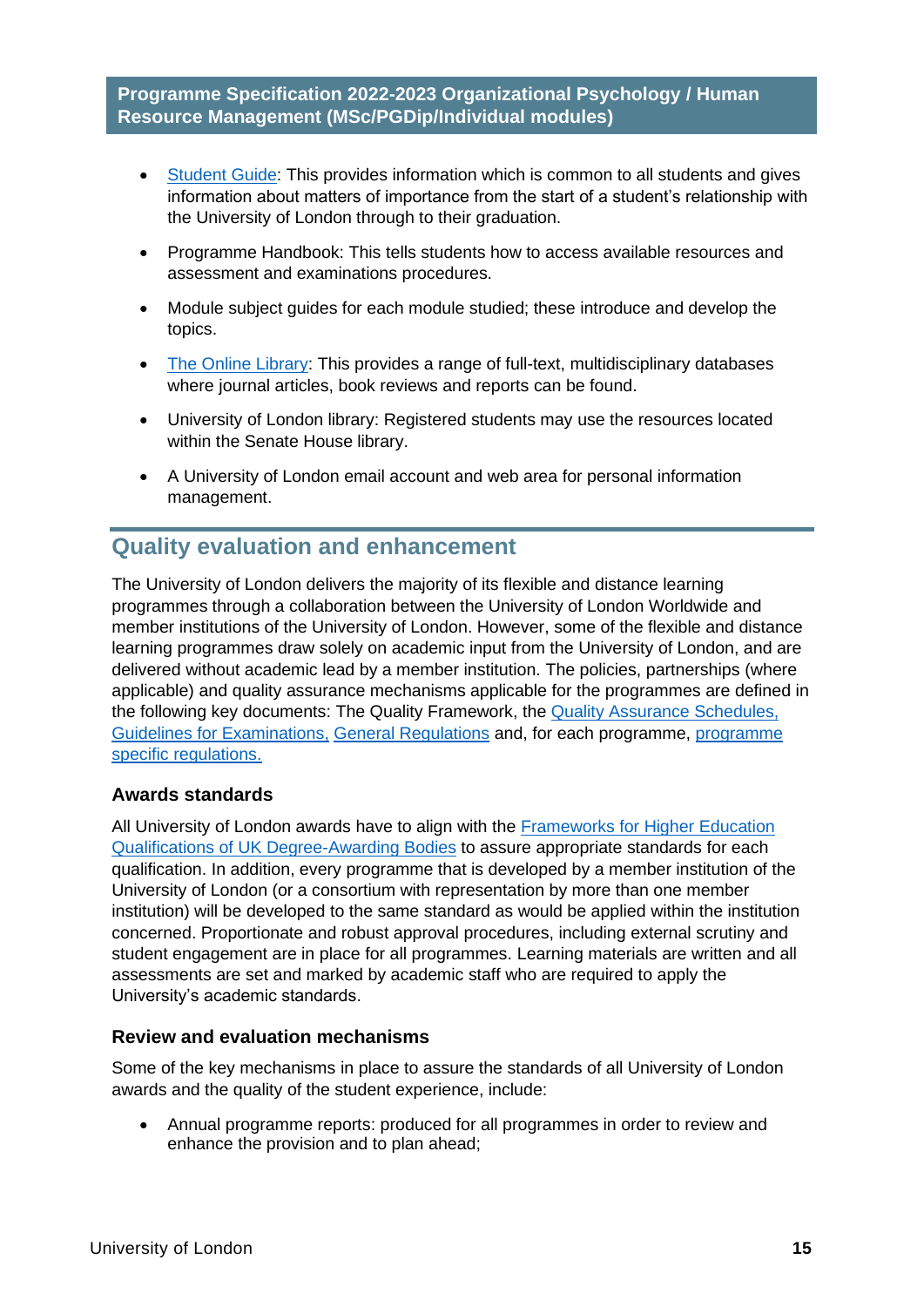- Independent external examiners: submit reports every year to confirm that a programme has been assessed properly and meets the appropriate academic standards;
- Annual student information statistics: prepared for all systematic reporting within the University of London;
- Periodic programme reviews: carried out every 4-6 years to review how a programme has developed over time and to make sure that it remains current and up-to-date.

Improvements are made as necessary to ensure that systems remain effective and rigorous.

#### **Student feedback and engagement**

The principal channel for collecting feedback from students is the Student Experience Survey. Carried out every two years, this collects feedback from the student body on a range of topics relating to the student lifecycle. The results are analysed externally and then considered in a number of different ways, including by the programme team, principal committees and the senior leadership team. Details of any resulting actions taken are published on the Virtual Learning Environment (VLE) and the Student Portal.

Additionally, on completion of their programme of study students will be invited to take a survey that seeks to measure what they have gained from their studies.

There are also opportunities for students to get involved in governance. An undergraduate and postgraduate student member is appointed by the University to the majority of committees through an annual appointment round. Some programmes also recruit student members at the programme level. Students are frequently invited to take part in quality review processes such as Periodic Programme Reviews, Programme approval, Thematic Reviews, MOOC review panels and ad hoc focus groups. Opportunities such as these are advertised through social media and on the website. More information can be found on the website.

Students can also apply to join the Student Voice Group, which meets four times a year to consider initiatives for enhancing student experience. Notes from these meetings are published on the Student Portal.

VLEs also provide the opportunity for informal feedback and discussion.

# <span id="page-16-0"></span>**After graduation**

#### **Further study**

Successful completion of the programme can allow students to progress to a higher level award in the subject area.

#### **Graduate employment routes**

At registration, students are asked to complete a small number of questions relating to where they are in their career planning. This data is used to assist with the implementation of employability strategies and interventions.

Some graduates of this programme use the knowledge, skills, and qualification they have gained to enhance and develop their existing careers. Others use the knowledge, skills, and